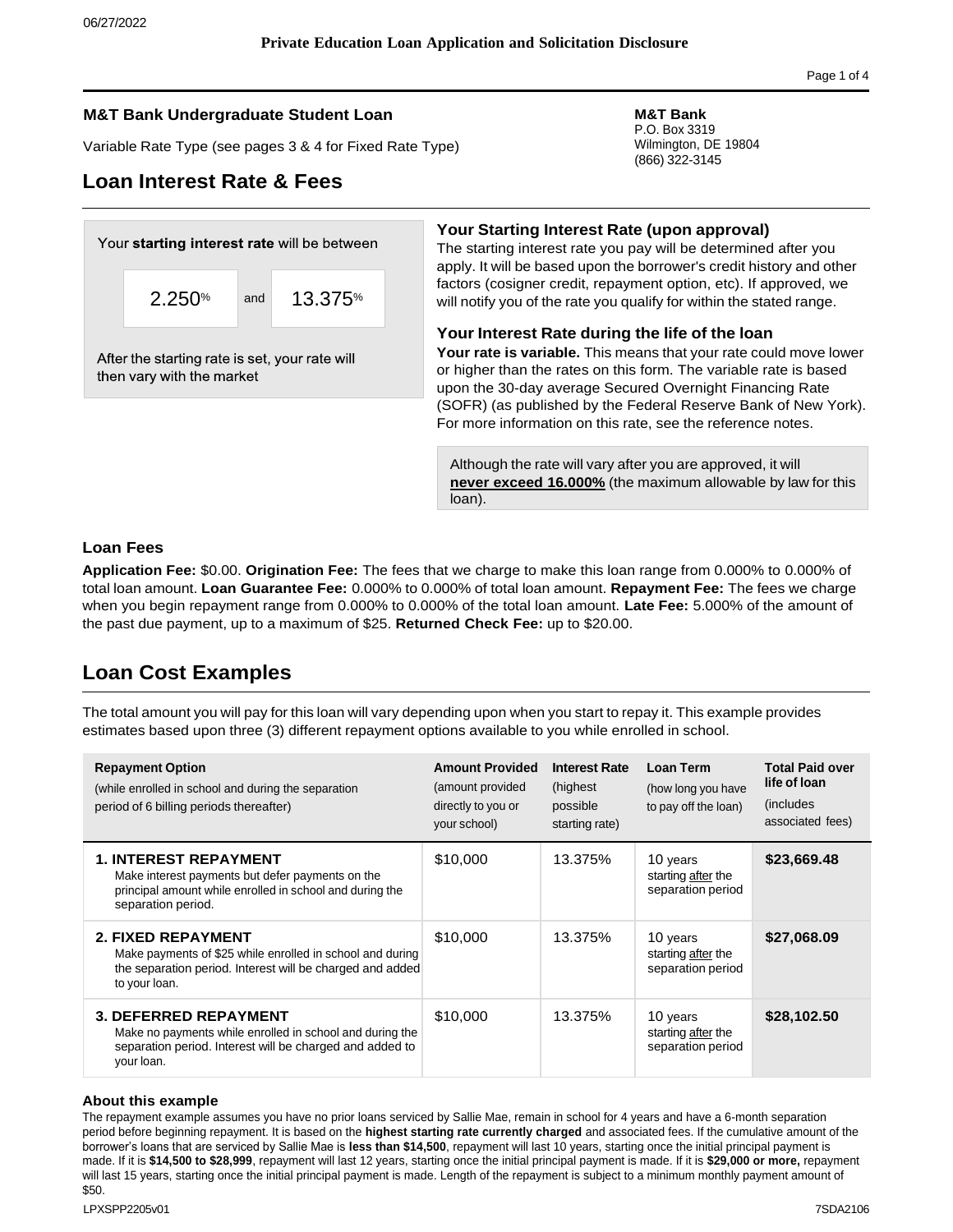# **Federal Loan Alternatives**

| Loan Program                                                               | Current Interest Rates by Program Type*                | You may qualify for Federal                                          |
|----------------------------------------------------------------------------|--------------------------------------------------------|----------------------------------------------------------------------|
| <b>STAFFORD</b><br>for Students                                            | 4.990% fixed Undergraduate subsidized and unsubsidized | education loans.<br>For additional information, contact              |
|                                                                            | 6.540% fixed Graduate                                  | your school's financial aid office or<br>the Department of Education |
| <b>PLUS</b><br>for Parents and<br>Graduate/Professional<br><b>Students</b> | 7.540% fixed Federal Direct Loan                       | at:<br>www.studentaid.gov                                            |

\*To provide relief to student loan borrowers during the COVID-19 national emergency, interest on federal student loans is being temporarily set at 0%. For more information on current rates and the duration of current rates, please see https://studentaid.gov/understand-aid/types/loans/interest-rates

# **Next Steps**

#### **1. Find Out About Other Loan Options.**

Some schools have school-specific student loan benefits and terms not detailed on this form. Contact your school's financial aid office or visit the Department of Education's web site at: [www.studentaid.gov](http://www.studentaid.gov/) for more information about other loans.

#### **2. To Apply for this Loan, Complete the Application and the Self-Certification Form.**

You may get the certification form from your school's financial aid office. If you are approved for this loan, the loan terms will be available for 30 days (terms will not change during this period, except as permitted by law and the variable interest rate may change based on the market).

#### **REFERENCE NOTES**

#### **Variable Interest Rate Cosigner**

- This loan has a variable interest rate, that is based on a publicly available index, the 30-day average Secured Overnight Financing Rate (SOFR) rounded up to the nearest one-eighth of one percent. Your rate will be calculated each month by adding a margin between 1.250% and 12.375% to the SOFR rounded up to the nearest oneeighth of one percent.
- The rate will not increase more than once a month, but there is no limit on the amount that the rate could increase at one time.
- Please see your promissory note for more information about the circumstances in which a replacement or substitute index may be used in place of SOFR.

#### **Eligibility Criteria Borrower**

- For full-time, half-time, or less-than-half-time enrollment at an eligible school.
- Must have attained the age of majority in your state of residence at the time you apply. Otherwise a cosigner is needed.

- A cosigner is not required for U.S. citizens and permanent resident aliens, but may help you qualify and/or receive a lower interest rate.
- Must have attained the age of majority in the cosigner's state of residence at the time of loan application.

#### **Bankruptcy Limitations**

• If you file for bankruptcy you may still be required to pay back this loan.

**More information about loan eligibility and repayment deferral or forbearance options is available in your loan application and promissory note.**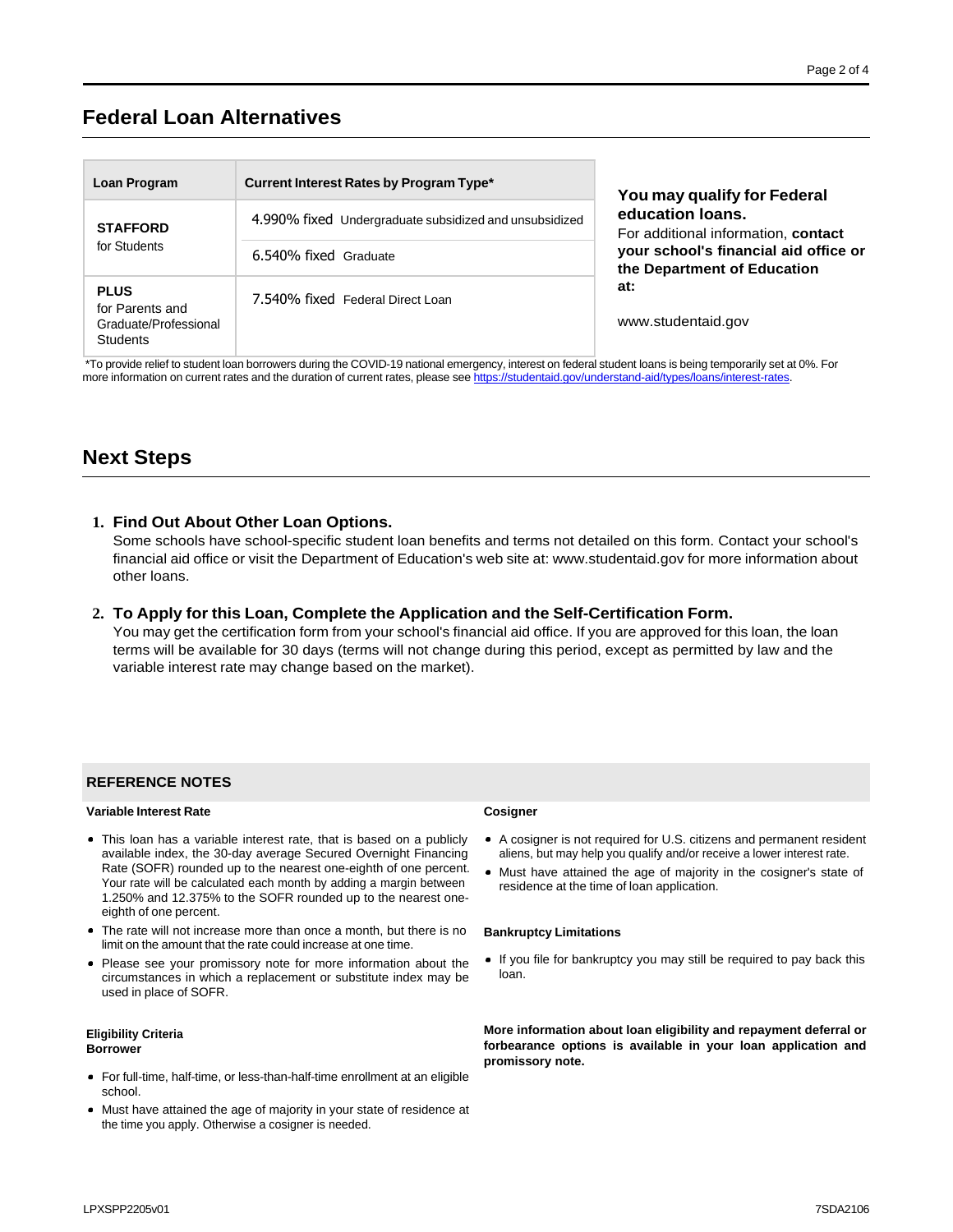### **M&T Bank Undergraduate Student Loan M&T Bank**

Fixed Rate Type (see pages 1 & 2 for Variable Rate Type)

# **Loan Interest Rate & Fees**



P.O. Box 3319 Wilmington, DE 19804 (866) 322-3145

#### **Your Interest Rate (upon approval)**

The interest rate you pay will be determined after you apply. It will be based upon the borrower's credit history and other factors (cosigner credit, repayment option, etc). If approved, we will notify you of the rate you qualify for within the stated range.

#### **Your Interest Rate during the life of the loan**

**Your rate is fixed.** This means that your rate will not increase or decrease for the life of the loan. For more information on this rate, see the reference notes.

### **Loan Fees**

**Application Fee:** \$0.00. **Origination Fee:** The fees that we charge to make this loan range from 0.000% to 0.000% of total loan amount. **Loan Guarantee Fee:** 0.000% to 0.000% of total loan amount. **Repayment Fee:** The fees we charge when you begin repayment range from 0.000% to 0.000% of the total loan amount. **Late Fee:** 5.000% of the amount of the past due payment, up to a maximum of \$25. **Returned Check Fee:** up to \$20.00.

# **Loan Cost Examples**

The total amount you will pay for this loan will vary depending upon when you start to repay it. This example provides estimates based upon three (3) different repayment options available to you while enrolled in school.

| <b>Repayment Option</b><br>(while enrolled in school and during the separation<br>period of 6 billing periods thereafter)                                            | <b>Amount Provided</b><br>(amount provided<br>directly to you or<br>your school) | <b>Interest Rate</b><br>(highest)<br>possible rate) | Loan Term<br>(how long you have<br>to pay off the loan) | <b>Total Paid over</b><br>life of loan<br><i>(includes)</i><br>associated fees) |
|----------------------------------------------------------------------------------------------------------------------------------------------------------------------|----------------------------------------------------------------------------------|-----------------------------------------------------|---------------------------------------------------------|---------------------------------------------------------------------------------|
| <b>1. INTEREST REPAYMENT</b><br>Make interest payments but defer payments on the<br>principal amount while enrolled in school and during the<br>separation period.   | \$10,000                                                                         | 14.750%                                             | 10 years<br>starting after the<br>separation period     | \$25,220.66                                                                     |
| <b>2. FIXED REPAYMENT</b><br>Make payments of \$25 while enrolled in school and during<br>the separation period. Interest will be charged and added<br>to your loan. | \$10,000                                                                         | 14.750%                                             | 10 years<br>starting after the<br>separation period     | \$29,537.52                                                                     |
| <b>3. DEFERRED REPAYMENT</b><br>Make no payments while enrolled in school and during the<br>separation period. Interest will be charged and added to<br>your loan.   | \$10,000                                                                         | 14.750%                                             | 10 years<br>starting after the<br>separation period     | \$30,696.76                                                                     |

#### **About this example**

The repayment example assumes you have no prior loans serviced by Sallie Mae, remain in school for 4 years and have a 6-month separation period before beginning repayment. It is based on the **highest starting rate currently charged** and associated fees. If the cumulative amount of the borrower's loans that are serviced by Sallie Mae is **less than \$14,500**, repayment will last 10 years, starting once the initial principal payment is made. If it is **\$14,500 to \$28,999**, repayment will last 12 years, starting once the initial principal payment is made. If it is **\$29,000 or more,** repayment will last 15 years, starting once the initial principal payment is made. Length of the repayment is subject to a minimum monthly payment amount of \$50.